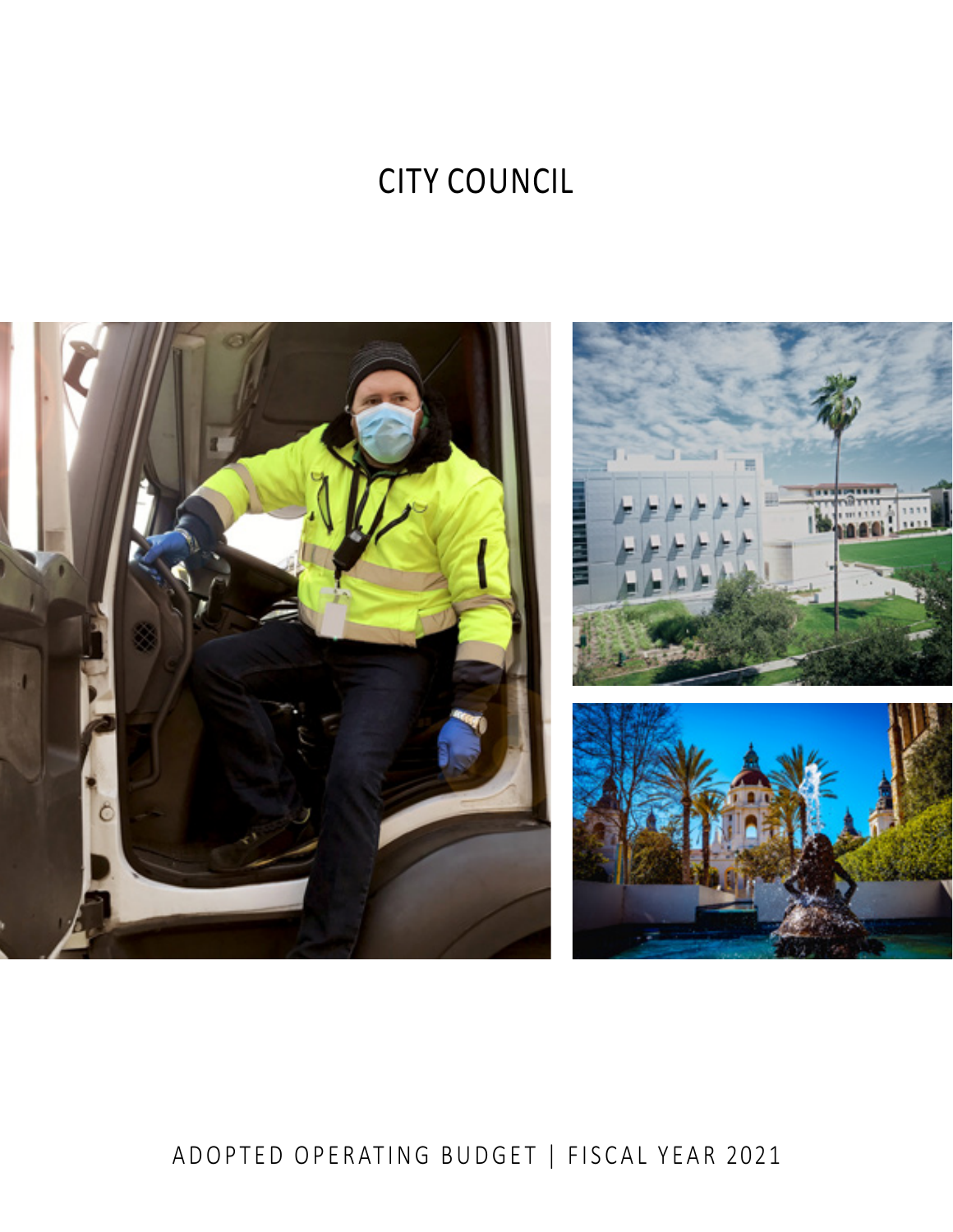$\mathcal{L}(\mathcal{L}^{\mathcal{L}}_{\mathcal{L}})$  , where  $\mathcal{L}^{\mathcal{L}}_{\mathcal{L}}$ 

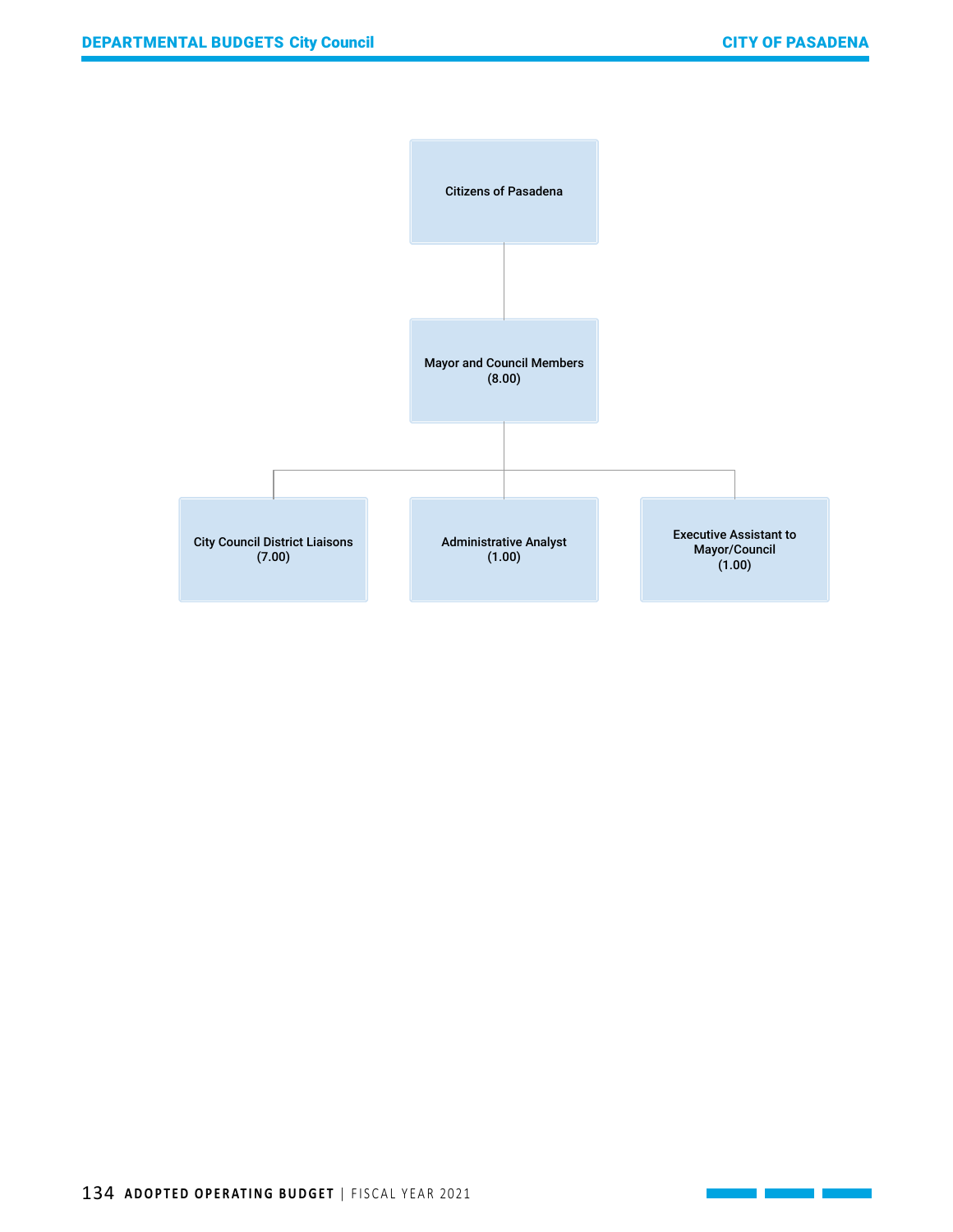## **MISSION STATEMENT**

The mission of the Mayor and City Council is to provide leadership to the community through the establishment of policies which enhance the quality of life for Pasadena residents, businesses, non-profit institutions and governmental agencies, and other stakeholders, and maintain a strong and stable fiscal condition.

#### **PROGRAM DESCRIPTION**

The City has a Council-Manager form of government with seven City Council districts each electing a Councilmember to a four-year term. The Mayor is an at-large elected position serving a four-year term. The Vice Mayor is a Councilmember selected by the Council, traditionally for two consecutive one-year terms.

The City Council is responsible for setting policies, passing ordinances, adopting the budget, appointing committee members, and hiring the City Manager, City Attorney/City Prosecutor, and the City Clerk.

#### **FISCAL YEAR 2020 ACCOMPLISHMENTS**

Significant accomplishments of the Council during FY 2020 include:

- Adoption of balanced budget for the eighth consecutive year; maintained City's reserves above pre-recession levels; maintained an IRS Section 115 trust for future pension obligations and other post-employment benefits; and maintained the City's AAA issuer credit rating with Standard & Poor's and AA+ with Fitch rating agency, consistent with the Council's goal to maintain fiscal responsibility and stability;
- For the first year, received an additional \$21,000,000 in local sales tax revenue from Measure I, and provided \$7,000,000 (Measure J) to the Pasadena Unified School District to protect and strengthen our public schools;
- Coordinated with the U.S. Census Bureau to facilitate an accurate 2020 Count of Pasadena residents;
- Continued work with City Auditor to improve oversight of City internal controls;
- Implemented the fourth year of a five-year program of tiered increases to the City's minimum wage and wage enforcement program in an effort to reduce workforce exploitation, provide protection for employees and keep Pasadena businesses competitive;
- Approved fair wage increases for City employees;
- Continued pursuit of both major and minor public works improvements to preserve and expand the City's infrastructure;
- Launched additional modules of the multi-year Enterprise Resource Planning system project to deliver realtime information to City management, integrate financial transactions, provide enhanced internal controls, and improve audit functions;
- Demonstrated ongoing commitment to a more sustainable future by continued investment in long-term renewable energy sources (i.e. wind and solar) as part of the Power Integrated Resource Plan;
- With cessation of the 710 Freeway extension project by Metro and Caltrans, continued legacy land use planning effort to recapture approximately 50 acres at the heart of the City for productive uses, and continued discussions for building a grade separation of the Gold Line and California Boulevard;
- Continued pursuit of long term legacy project in the Arroyo Seco, with good progress made to restore and revitalize Arroyo Seco parkland;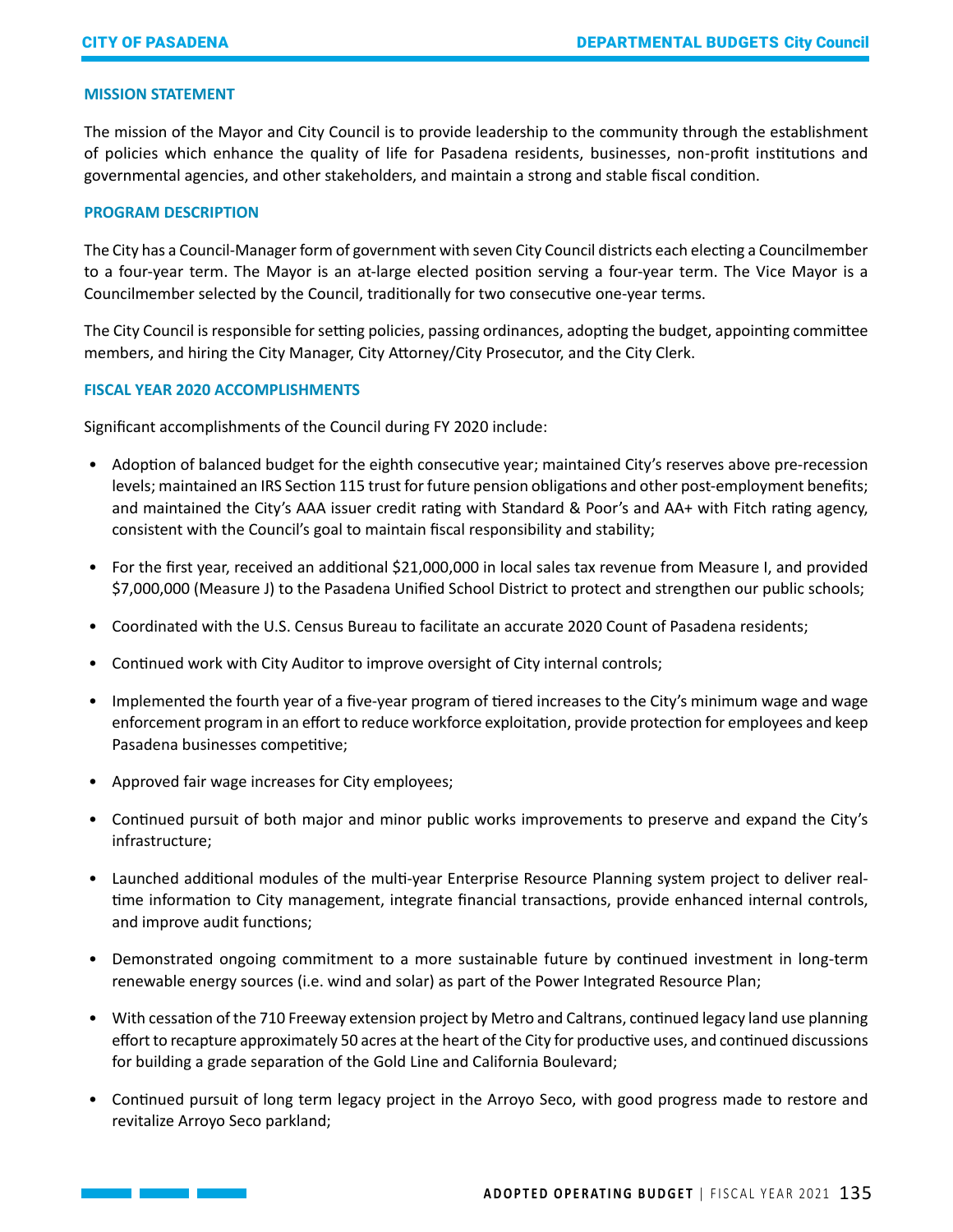• To minimize the certain impact of COVID-19 on City revenues, worked in conjunction with Federal, State and other local agencies and businesses to support people in need, meet medical requirements, maintain public health and safety, and implement strategies to curtail spread of Coronavirus/COVID-19 in the community.

#### **FISCAL YEAR 2021 ADOPTED BUDGET**

#### **Operating Budget**

The FY 2021 Adopted Budget of \$2,895,819 is 9.1 percent higher than FY 2020, primarily attributable to an increase in employee PERS, medical and personnel costs, and an increase in services and supplies costs.

#### **Personnel**

Department staffing remains unchanged from FY 2020. A total of 17.00 FTEs are included in the FY 2021 Adopted Budget.

## **FUTURE OUTLOOK**

In order to ensure long term financial stability of the City and mitigate the certain negative impact on City revenues caused by the coronavirus/COVID-19 pandemic, the Council remains committed to determining appropriate and sustainable levels of City services, and enhancing City revenues while continuing its extraordinary efforts to both manage medical requirements and be supportive of people and businesses in need.

During the next fiscal year, the City Council intends to maintain fiscal responsibility and stability; improve, maintain and enhance public facilities and infrastructure; increase conservation and sustainability; improve mobility and accessibility throughout the city; support and promote quality of life and the local economy; ensure public safety; and work with Federal, State and other local municipalities in an effort to minimize the spread of COVID-19 in the Pasadena community and ensure public health.